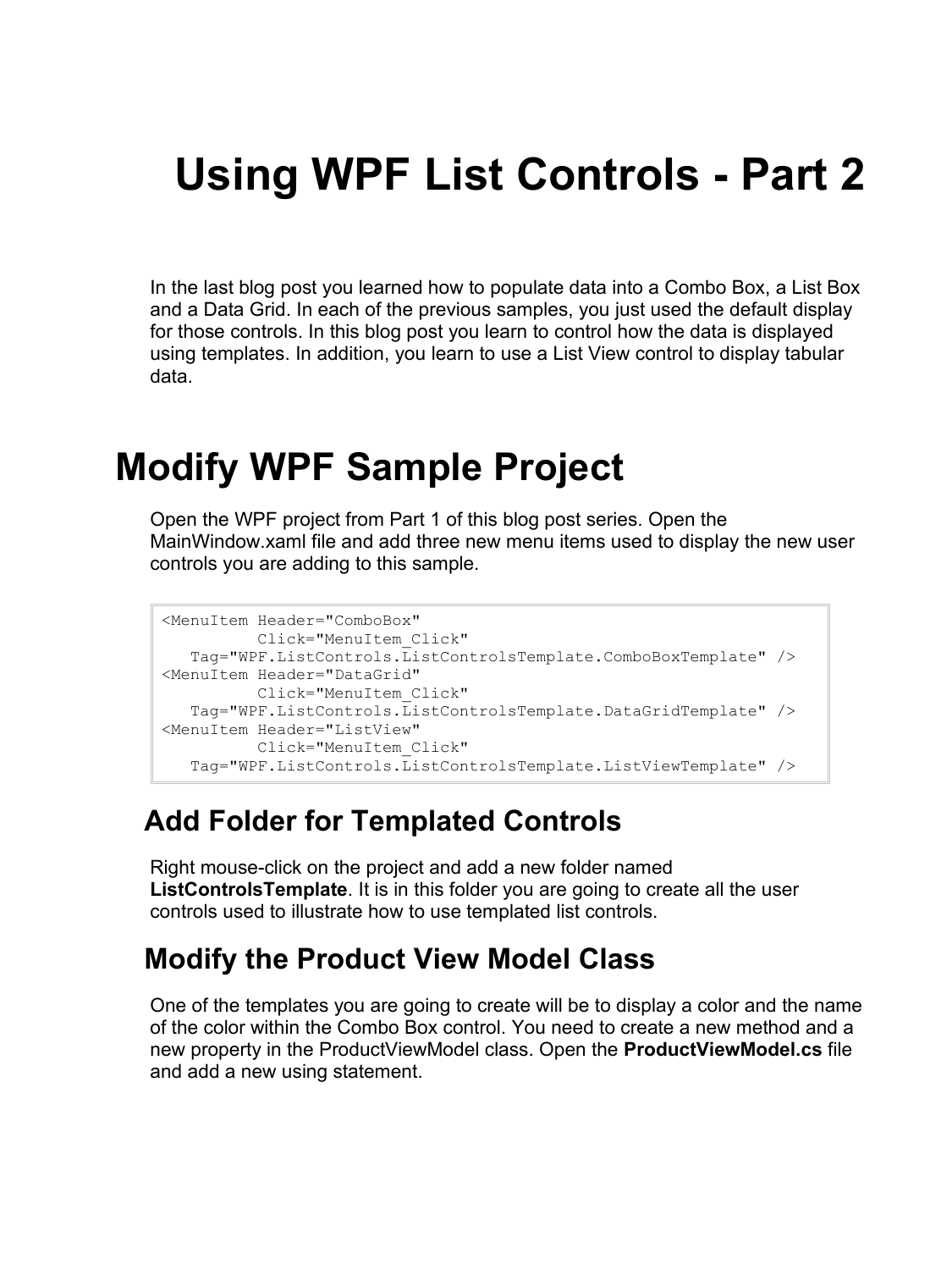using System.Linq;

Next, add a new property used to hold a distinct list of colors found in the Product table.

```
public ObservableCollection<Product> ProductColors { get; set; }
```
Modify the LoadProducts() method and populate the *ProductColors* property using some LINQ code to select only the distinct colors in the Product table.

```
public virtual ObservableCollection<Product> LoadProducts()
{
   try {
   using (AdventureWorksLTDbContext db =
              new AdventureWorksLTDbContext()) {
       Products = new ObservableCollection<Product>(db.Products);
       // Load distinct colors
       ProductColors = new ObservableCollection<Product>(
         (from prod in Products select prod)
           .GroupBy(p => new { p.Color })
           .Select(g => g.FirstOrDefault())
           .ToList());
     }
   }
   catch (Exception ex) {
     System.Diagnostics.Debug.WriteLine(ex.ToString());
   }
   return Products;
}
```
# **Combo Box Template to Display Color**

Let's now build this new Combo Box control to display a color and the name of the color within the Combo Box. Right mouse-click on the **ListControlsTemplate** folder and add a new user control name **ComboBoxTemplate**. Add a new XML namespace to the <UserControl> definition.

xmlns:vm="clr-namespace:WPF.ListControls.ViewModels"

Just below the <UserControl> definition, add a UserControl.Resources section in which you create a new instance of the ProductViewModel class.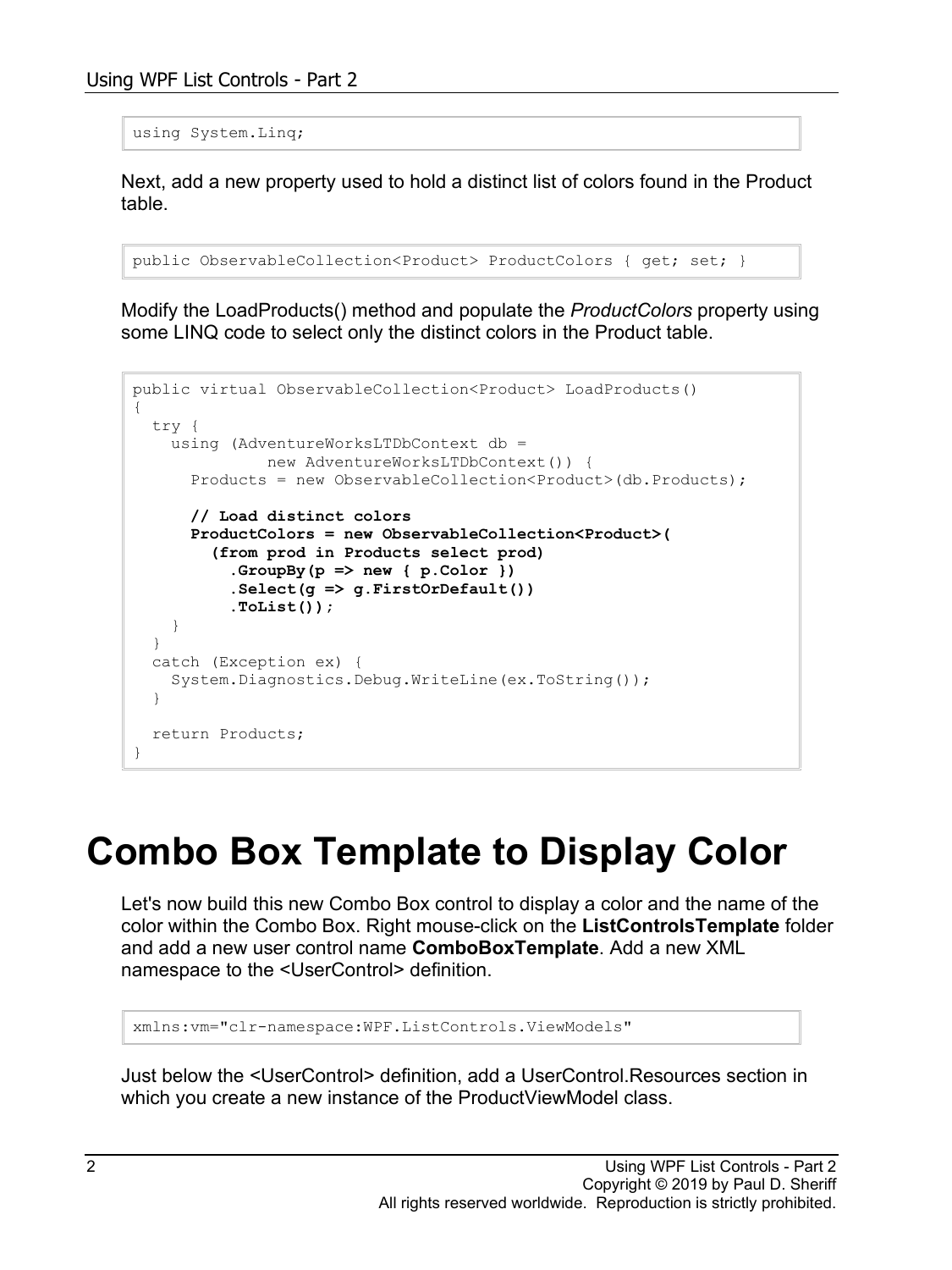```
<UserControl.Resources>
  <vm:ProductViewModel x:Key="viewModel" />
</UserControl.Resources>
```
Within the <Grid> control add a ComboBox control. Set the *ItemsSource* property to a binding that references the source as the *viewModel* you created in the UserControl.Resources section of this user control. The Path of the data is the *ProductsColors* collection you created in the ProductViewModel class.

Add a <ComboBox.ItemTemplate> element within the <ComboBox> element. Within this template, add a <DataTemplate>. It is within this <DataTemplate> that you can add any amount of XAML that you want. In this case, I am creating a <Border> with the *BorderBrush* property bound to the *Color* property on the Product class. This causes the color specified in the Product table to be drawn in a Border control. The rest of the Text Block controls are used to display the color name and the name of the product.

```
<ComboBox ItemsSource="{Binding Source={StaticResource viewModel},
                                 Path=ProductColors}">
  <ComboBox.ItemTemplate>
    <DataTemplate>
      <StackPanel Orientation="Horizontal">
         <Border BorderBrush="{Binding Path=Color}"
                BorderThickness="8"
                Margin="0,0,8,0" />
         <TextBlock Text="{Binding Path=Color}" />
         <TextBlock Text=" - " />
         <TextBlock Text="{Binding Path=Name}" />
       </StackPanel>
     </DataTemplate>
   </ComboBox.ItemTemplate>
</ComboBox>
```
### **Try it Out**

Run the application and click on the **Templates | ComboBox** menu item. You should see a screen that looks like [Figure 1.](#page-3-0)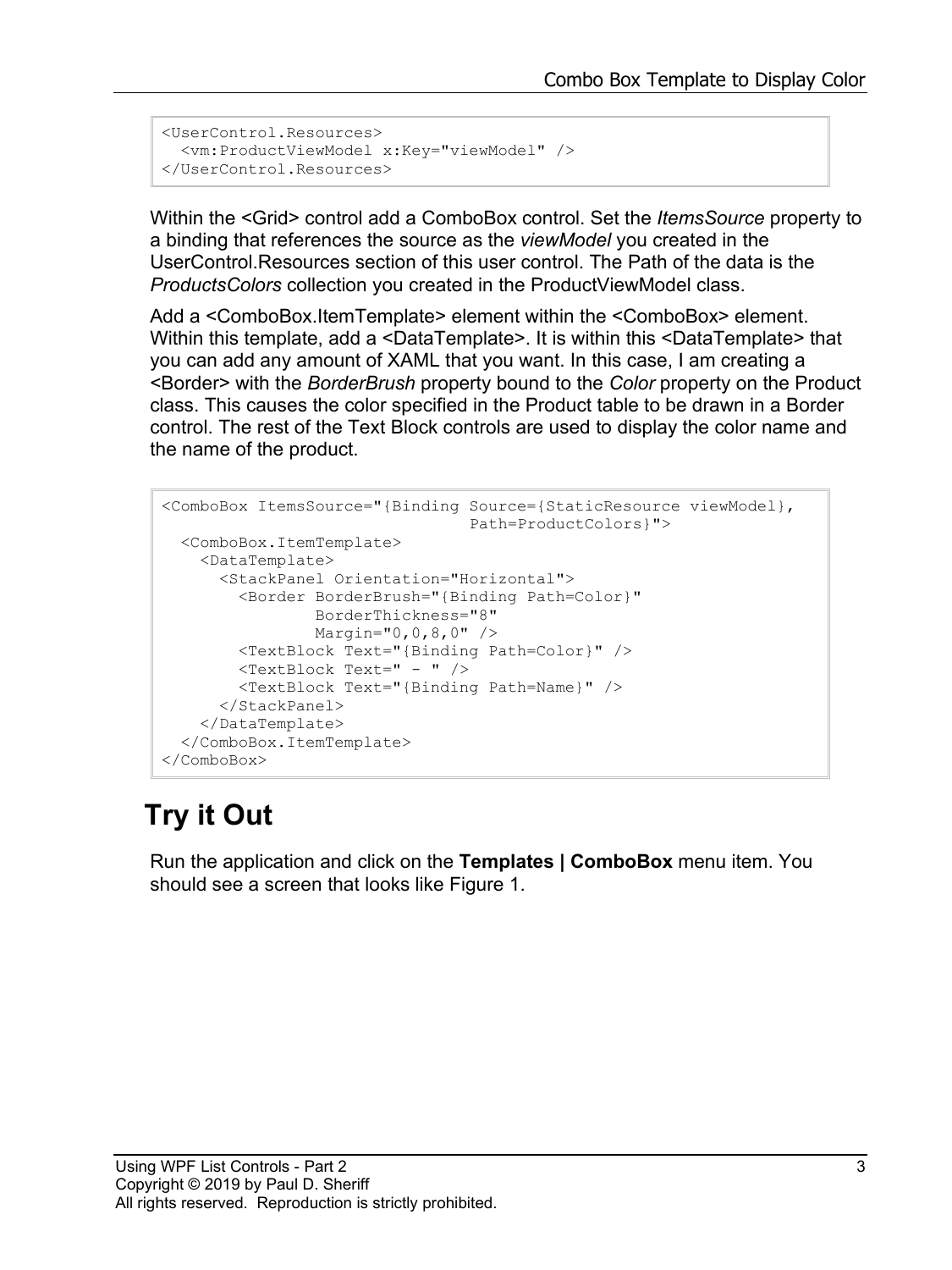

<span id="page-3-0"></span>Figure 1: A ComboBox with a template can display a lot more information.

# **Data Grid - Column Definitions**

In the last blog post, you added a Data Grid to a user control and all properties in the Product class were displayed in separate columns of the Data Grid. The *AutoGenerateColumns* property is set to a true value by default. This means the Data Grid will read all properties bound to it and render a column for each one. However, you can explicitly set the *AutoGenerateColumns* property to a false value and supply your own columns if you wish to change the order, or eliminate some columns from the list displayed.

Right mouse-click on the **ListControlsTemplate** folder and add a new user control name **DataGridTemplate**. Add a new XML namespace to the <UserControl> definition.

```
xmlns:vm="clr-namespace:WPF.ListControls.ViewModels"
```
Just below the <UserControl> definition, add a UserControl.Resources section in which you create a new instance of the ProductViewModel class.

```
<UserControl.Resources>
  <vm:ProductViewModel x:Key="viewModel" />
</UserControl.Resources>
```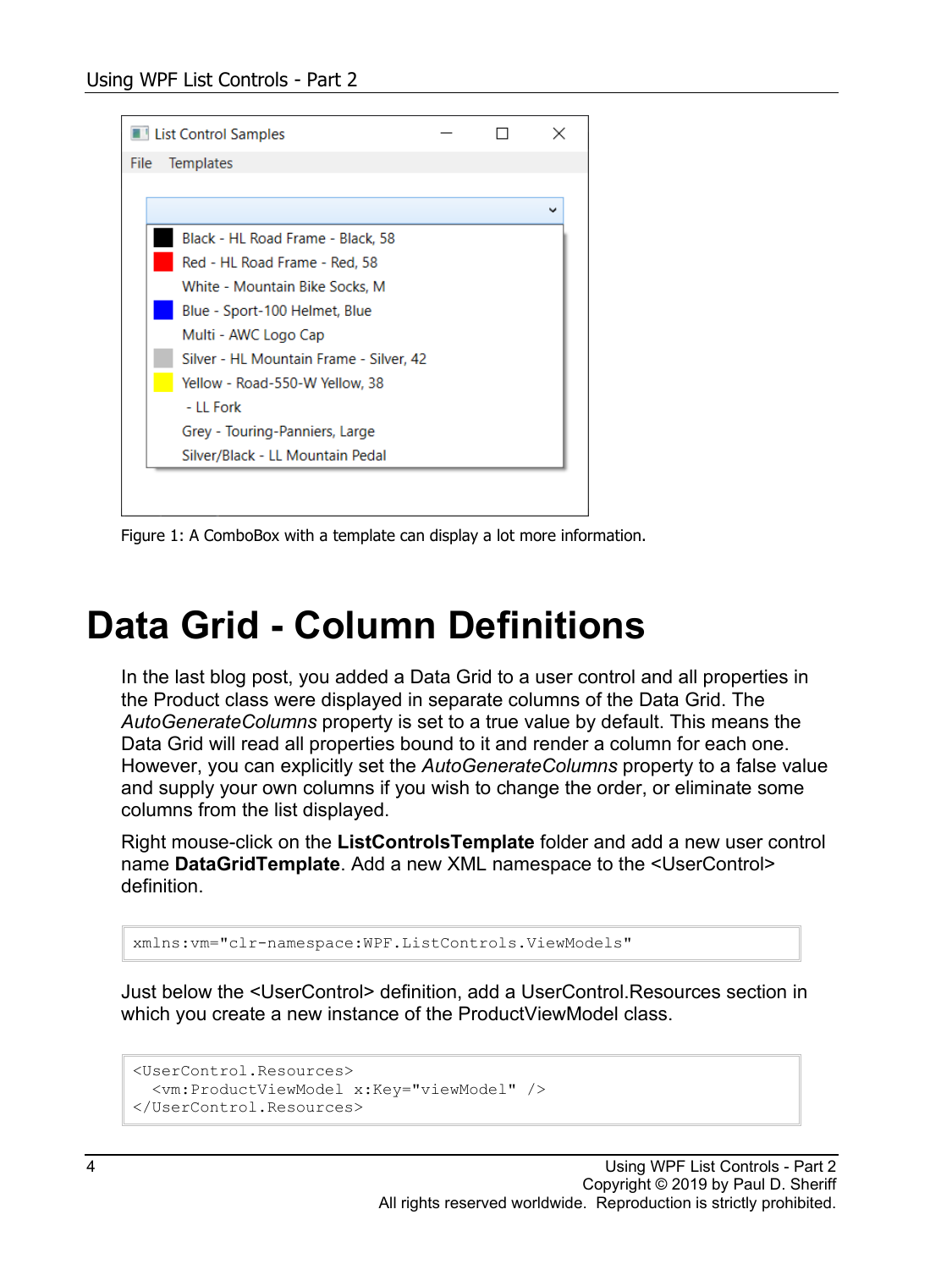Within the <Grid> control add a Data Grid control and set the *AutoGenerateColumns* property to a false value. Set the *ItemsSource* property to a binding that references the source as the viewModel you created in the UserControl.Resources section of this user control. The Path of the data is the *Products* collection you created in the ProductViewModel class.

Within the <DataGrid> element add a <DataGrid.Columns> element. Within this new element, add <DataGridTextColumn> elements and bind them to a few of the properties in the Product class.

```
<DataGrid ItemsSource="{Binding Source={StaticResource viewModel},
                                  Path=Products}"
           AutoGenerateColumns="False">
   <DataGrid.Columns>
     <DataGridTextColumn Header="Name"
                         Binding="{Binding Path=Name}" />
     <DataGridTextColumn Header="Color"
                         Binding="{Binding Path=Color}" />
     <DataGridTextColumn Header="Cost"
                        Binding="{Binding Path=StandardCost}" />
     <DataGridTextColumn Header="Price"
                         Binding="{Binding Path=ListPrice}" />
     <DataGridTextColumn Header="Size"
                         Binding="{Binding Path=Size}" />
     <DataGridTextColumn Header="Weight"
                        Binding="{Binding Path=Weight}" />
   </DataGrid.Columns>
</DataGrid>
```
## **Try it Out**

Run the application and click on the **Templates | DataGrid** menu item. You should see a screen that looks like [Figure 2.](#page-5-0)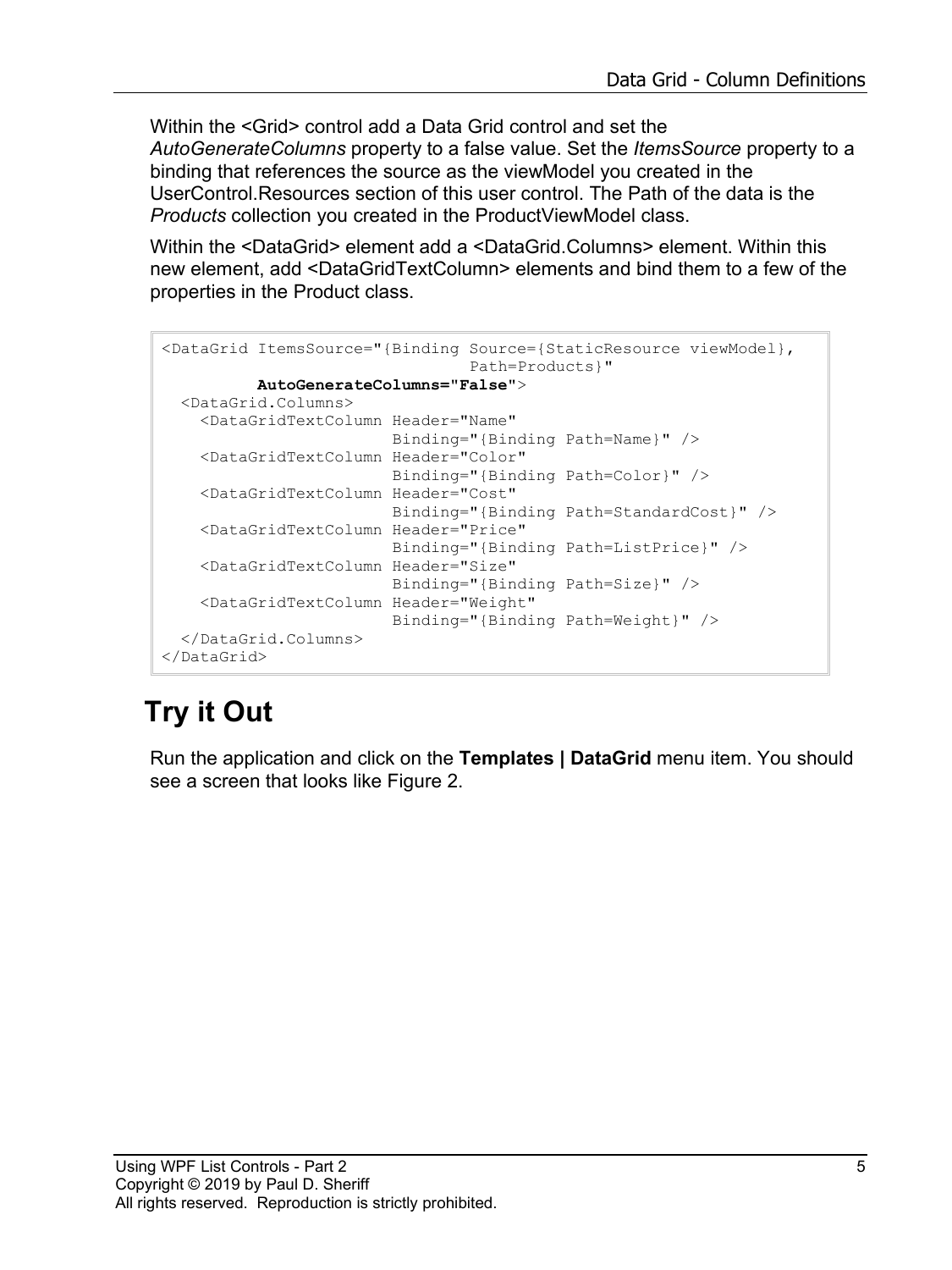**Ed List Control Samples** 

|  | File | <b>Basic</b> | Templates |  |
|--|------|--------------|-----------|--|
|--|------|--------------|-----------|--|

| Name                        |       | Color Cost   | Price     | Size | Weight  |  |
|-----------------------------|-------|--------------|-----------|------|---------|--|
| HL Road Frame - Black, 58   | Black | 1059.3100    | 1431.5000 | 58   | 1016.04 |  |
| HL Road Frame - Red, 58     | Red   | 1059.3100    | 1431.5000 | 58   | 1016.04 |  |
| Sport-100 Helmet, Red       | Red   | 13.0863      | 34.9900   |      |         |  |
| Sport-100 Helmet, Black     | Black | 13.0863      | 34.9900   |      |         |  |
| Mountain Bike Socks, M      |       | White 3.3963 | 9.5000    | M    |         |  |
| Mountain Bike Socks, L      |       | White 3.3963 | 9.5000    |      |         |  |
| Sport-100 Helmet, Blue      | Blue  | 13.0863      | 34.9900   |      |         |  |
| AWC Logo Cap                | Multi | 6.9223       | 8.9900    |      |         |  |
| Long-Sleeve Logo Jersey, S  | Multi | 38.4923      | 49.9900   | S    |         |  |
| Long-Sleeve Logo Jersey, M  | Multi | 38.4923      | 49.9900   | M    |         |  |
| Long-Sleeve Logo Jersey, L  | Multi | 38.4923      | 49.9900   |      |         |  |
| Long-Sleeve Logo Jersey, XL | Multi | 38.4923      | 49.9900   | XL   |         |  |
| HL Road Frame - Red, 62     | Red   | 868.6342     | 1431.5000 | 62   | 1043.26 |  |
| HL Road Frame - Red, 44     | Red   | 868,6342     | 1431.5000 | 44   | 961.61  |  |
| HL Road Frame - Red, 48     | Red   | 868.6342     | 1431.5000 | 48   | 979.75  |  |
| HL Road Frame - Red, 52     | Red   | 868.6342     | 1431.5000 | 52   | 997.90  |  |

X

 $\Box$ 

<span id="page-5-0"></span>Figure 2: You can limit the columns displayed on a Data Grid by creating individual DataGridTextColumn objects.

#### **Format Cost and Price Columns**

The <DataGridTextColumn> objects are what is created when the *AutoGenerateColumns* property is set to true. You can add a *StringFormat* attribute to the *Binding* property on the <DataGridTextColumn> to have these values formatted a currency values when displayed. Add the following attributes to the Cost and Price columns and re-run the application to see the values formatted.

```
<DataGridTextColumn Header="Cost"
  Binding="{Binding Path=StandardCost, StringFormat=c}" />
<DataGridTextColumn Header="Price"
   Binding="{Binding Path=ListPrice, StringFormat=c}" />
```
The Cost and Price now appear as currency values, but the values are left-justified. They should be right-justified, as most currency values are displayed to the right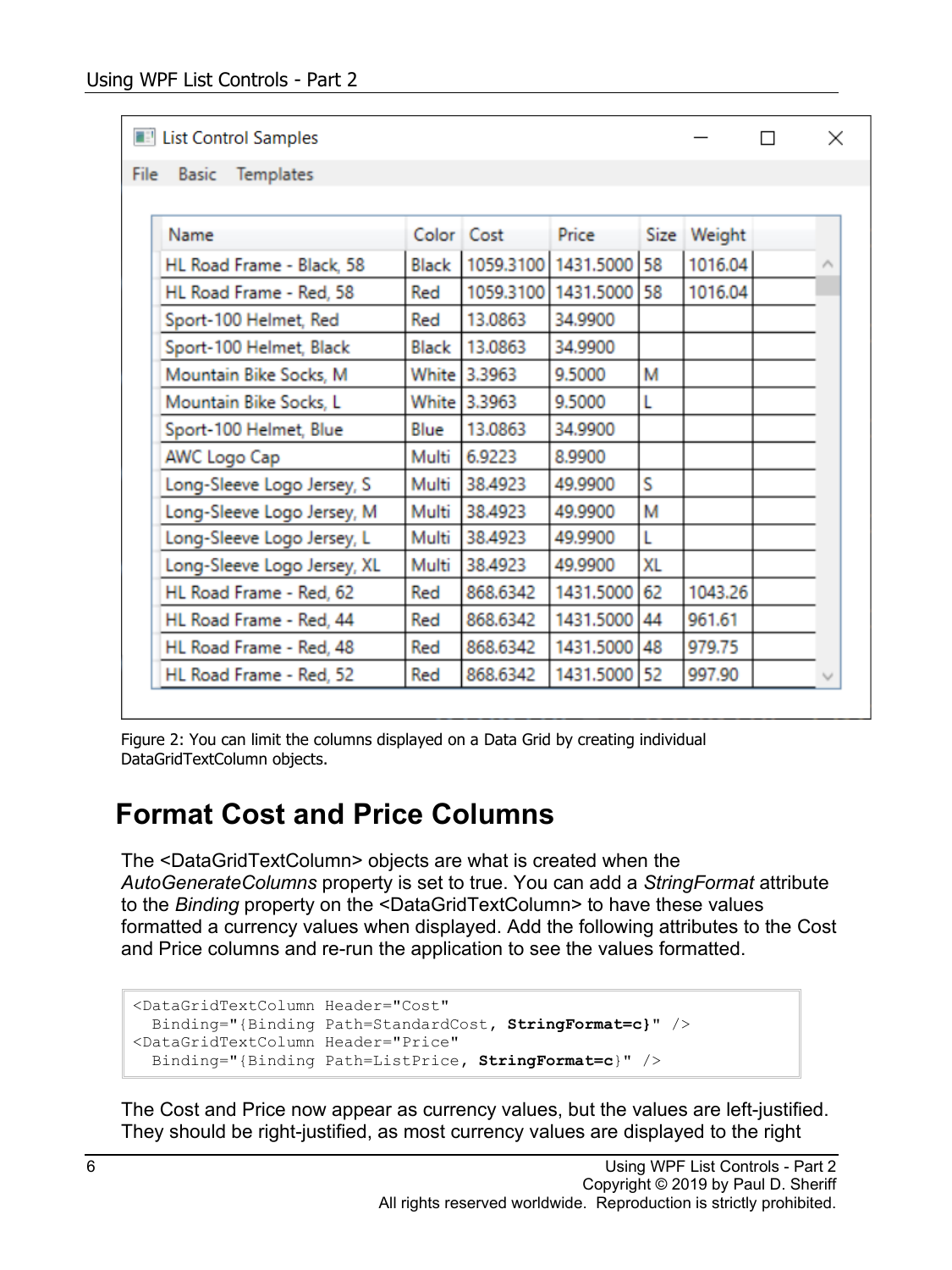when presented in a spreadsheet. To accomplish this, replace the <DataGridTextColumn> elements for Cost and Price with <DataGridTemplateColumn> elements.

```
<DataGridTemplateColumn">
   <DataGridTemplateColumn.HeaderTemplate>
    <DataTemplate>
       <TextBlock TextAlignment="Right" Text="Cost" />
    </DataTemplate>
   </DataGridTemplateColumn.HeaderTemplate>
   <DataGridTemplateColumn.CellTemplate>
     <ItemContainerTemplate>
       <TextBlock TextAlignment="Right"
          Text="{Binding Path=StandardCost, StringFormat=c}" />
     </ItemContainerTemplate>
   </DataGridTemplateColumn.CellTemplate>
</DataGridTemplateColumn>
<DataGridTemplateColumn>
   <DataGridTemplateColumn.HeaderTemplate>
    <DataTemplate>
       <TextBlock TextAlignment="Right" Text="Price" />
    </DataTemplate>
   </DataGridTemplateColumn.HeaderTemplate>
   <DataGridTemplateColumn.CellTemplate>
     <ItemContainerTemplate>
       <TextBlock TextAlignment="Right"
                 Text="{Binding Path=ListPrice, StringFormat=c}" />
     </ItemContainerTemplate>
   </DataGridTemplateColumn.CellTemplate>
</DataGridTemplateColumn>
```
After replacing the Cost and Price columns with the above code, run the application again and click on the **Templates | DataGrid** menu item. You should see the Cost and Price columns are now right-justified. However, notice that the column headers are still left-justified, even though you specified TextAlignment="Right" for the header Text Block control.

### **Formatting the Cell Header**

The problem is the <DataGridColumnHeader> element defined by WPF has it's HorizontalContentAlignment property set to the value "Left". Add a <DataGrid.Resources> element within your <DataGrid>. Add a <Style> element with a TargetType property set to "DataGridColumnHeader". Set the HorizontalContentAlignment property to a value of "Stretch". Once this property is set, you may now override the text alignment of the cell header.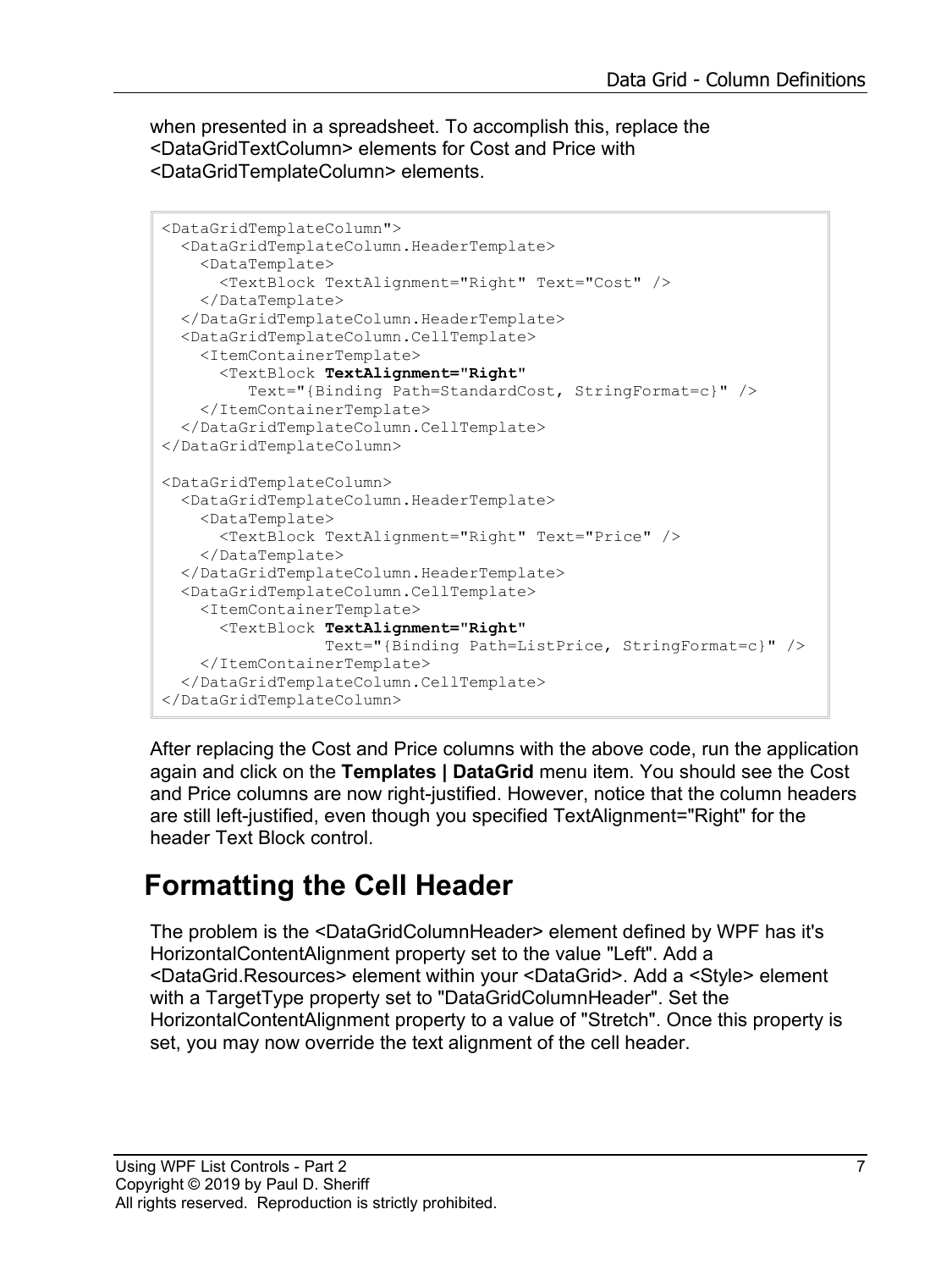|  | <datagrid <="" autogeneratecolumns="False" th=""><th></th></datagrid> |                                                          |
|--|-----------------------------------------------------------------------|----------------------------------------------------------|
|  |                                                                       | ItemsSource="{Binding Source={StaticResource viewModel}, |
|  |                                                                       | $Path = Products$ $"$                                    |
|  | <datagrid.resources></datagrid.resources>                             |                                                          |
|  | <style targettype="DataGridColumnHeader"></style>                     |                                                          |

Re-run the application and click on the **Templates | DataGrid** menu item to see your screen looking like [Figure 3.](#page-7-0)

|      | List Control Samples             |              |            |                |             |         | × |
|------|----------------------------------|--------------|------------|----------------|-------------|---------|---|
| File | <b>Basic</b><br><b>Templates</b> |              |            |                |             |         |   |
|      |                                  |              |            |                |             |         |   |
|      | Name                             | Color        | Cost       | Price          | <b>Size</b> | Weight  |   |
|      | HL Road Frame - Black, 58        | Black        | \$1,059.31 | \$1,431.50 58  |             | 1016.04 |   |
|      | HL Road Frame - Red, 58          | Red          | \$1,059.31 | \$1,431.50 58  |             | 1016.04 |   |
|      | Sport-100 Helmet, Red            | Red          | \$13.09    | \$34.99        |             |         |   |
|      | Sport-100 Helmet, Black          | <b>Black</b> | \$13.09    | \$34.99        |             |         |   |
|      | Mountain Bike Socks, M           | White        | \$3.40     | \$9.50 M       |             |         |   |
|      | Mountain Bike Socks. L           | White        | \$3.40     | \$9.50 L       |             |         |   |
|      | Sport-100 Helmet, Blue           | Blue         | \$13.09    | \$34.99        |             |         |   |
|      | AWC Logo Cap                     | Multi        | \$6.92     | \$8.99         |             |         |   |
|      | Long-Sleeve Logo Jersey, S       | Multi        | \$38.49    | $$49.99$ S     |             |         |   |
|      | Long-Sleeve Logo Jersey, M       | Multi        | \$38.49    | \$49.99 M      |             |         |   |
|      | Long-Sleeve Logo Jersey, L       | Multi        | \$38.49    | \$49.99 L      |             |         |   |
|      | Long-Sleeve Logo Jersey, XL      | Multi        | \$38.49    | \$49.99 XL     |             |         |   |
|      | HL Road Frame - Red, 62          | Red          | \$868.63   | \$1,431.50 62  |             | 1043.26 |   |
|      | HL Road Frame - Red, 44          | Red          | \$868.63   | \$1,431.50 44  |             | 961.61  |   |
|      | HL Road Frame - Red, 48          | Red          | \$868.63   | $$1,431.50$ 48 |             | 979.75  |   |
|      | HL Road Frame - Red. 52          | Red          | \$868.63   | \$1,431.50 52  |             | 997.90  |   |
|      | HL Road Frame - Red. 56          | Red          | \$868.63   | \$1,431.50 56  |             | 1016.04 |   |

<span id="page-7-0"></span>Figure 3: Using custom templates, you can modify your grid's columns to be aligned in any format you want.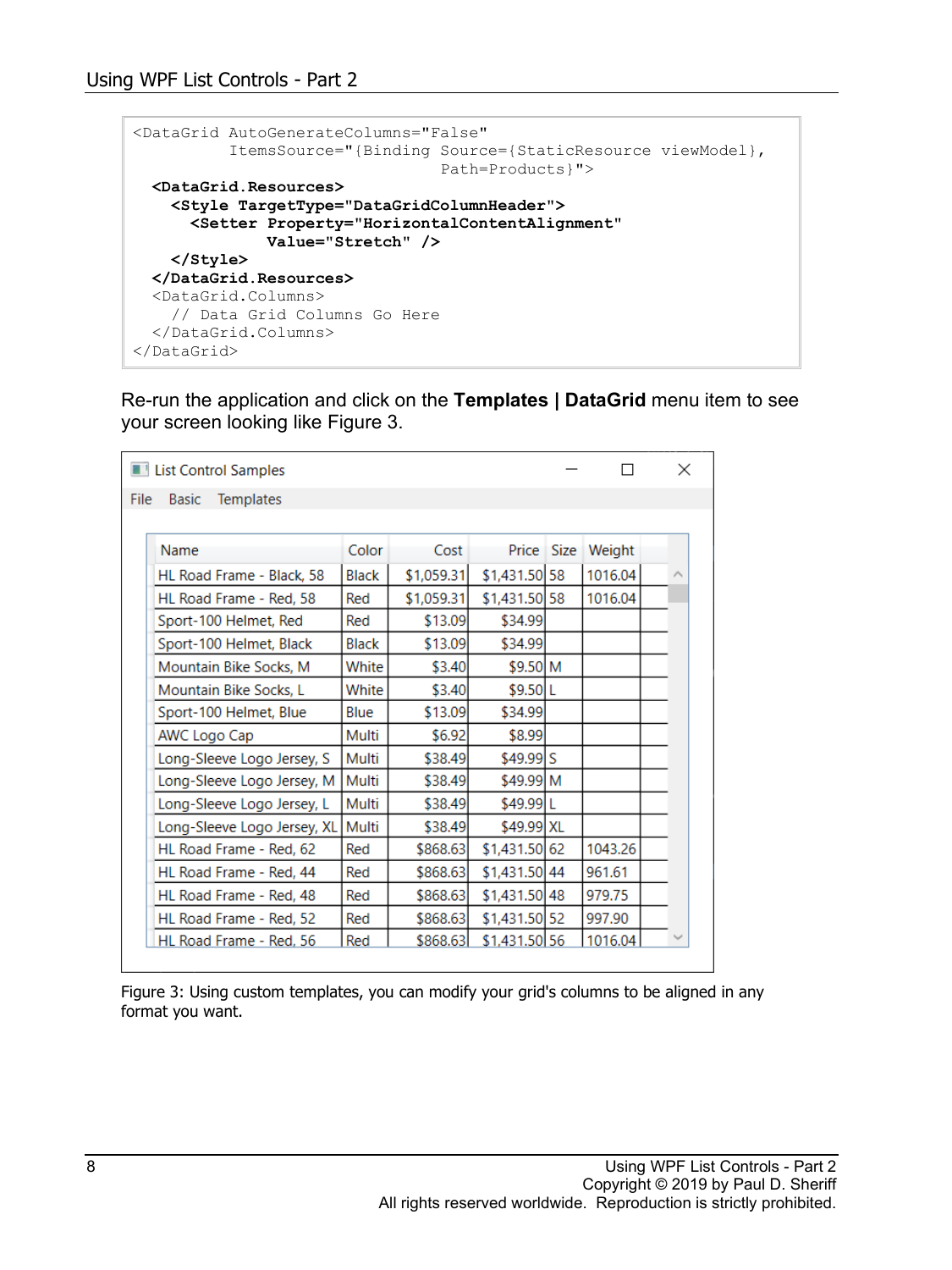# **List View**

Let's now look at another "list" control available to WPF applications; the List View. The List View control does not have a way to automatically generate a list of columns, so you must supply the columns you want to display to this control. This is done similar to how you just built columns for the Data Grid control. Right mouseclick on the **ListControlsTemplate** folder and add a new user control name **ListViewTemplate**. Add a new XML namespace to the <UserControl> definition.

```
xmlns:vm="clr-namespace:WPF.ListControls.ViewModels"
```
Just below the <UserControl> definition, add a <UserControl.Resources> section in which you create a new instance of the ProductViewModel class.

```
<UserControl.Resources>
   <vm:ProductViewModel x:Key="viewModel" />
</UserControl.Resources>
```
Within the <Grid> control, add a <ListView> element. Set the *ItemsSource* property to a binding that references the source as the *viewModel* you created in the UserControl.Resources section of this user control. The Path of the data is the *Products* collection you created in the ProductViewModel class.

```
<ListView ItemsSource="{Binding Source={StaticResource viewModel},
               Path=Products}">
</ListView>
```
Add a <ListView.View> element within the List View control. It is in this element you create the collection of columns you wish to display within the List View control. For simple, left-aligned data, use a <GridViewColumn> element bound to the property name you wish to display.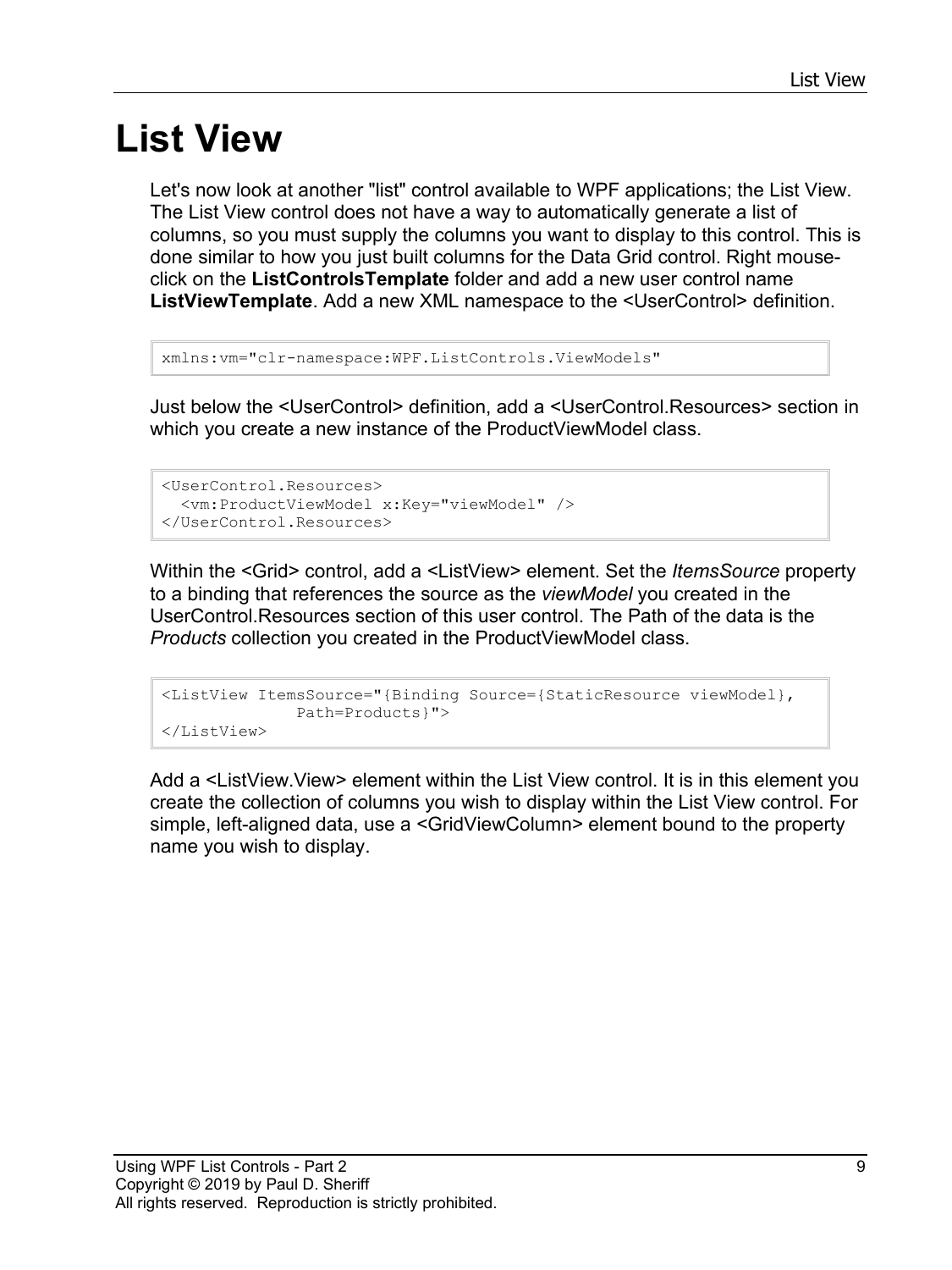```
<ListView.View>
  <GridView>
     <GridViewColumn Header="Name"
                    DisplayMemberBinding="{Binding Path=Name}" />
     <GridViewColumn Header="Color"
                     DisplayMemberBinding="{Binding Path=Color}" />
     <GridViewColumn>
       <GridViewColumn.Header>
         <TextBlock TextAlignment="Right"
                     Text="Cost" />
       </GridViewColumn.Header>
       <GridViewColumn.CellTemplate>
         <DataTemplate>
           <TextBlock TextAlignment="Right"
             Text="{Binding Path=StandardCost, StringFormat=c}" />
         </DataTemplate>
       </GridViewColumn.CellTemplate>
     </GridViewColumn>
     <GridViewColumn>
       <GridViewColumn.Header>
         <TextBlock TextAlignment="Right"
                     Text="Price" />
       </GridViewColumn.Header>
       <GridViewColumn.CellTemplate>
         <DataTemplate>
           <TextBlock TextAlignment="Right"
             Text="{Binding Path=ListPrice, StringFormat=c}" />
         </DataTemplate>
       </GridViewColumn.CellTemplate>
     </GridViewColumn>
     <GridViewColumn Header="Size"
                     DisplayMemberBinding="{Binding Path=Size}" />
     <GridViewColumn Header="Weight"
                     DisplayMemberBinding="{Binding Path=Weight}" />
  </GridView>
</ListView.View>
```
### **Right-Align Headers**

The <GridViewColumnHeader> element defined by WPF has it's HorizontalContentAlignment property set to the value "Left". Override this value for the List View control by adding a <ListView.Resources> element within your <ListView>. Add a <Style> element with a TargetType property set to "GridViewColumnHeader". Set the HorizontalContentAlignment property to a value of "Stretch". Once this property is set, the text alignment of the column headers can be overridden.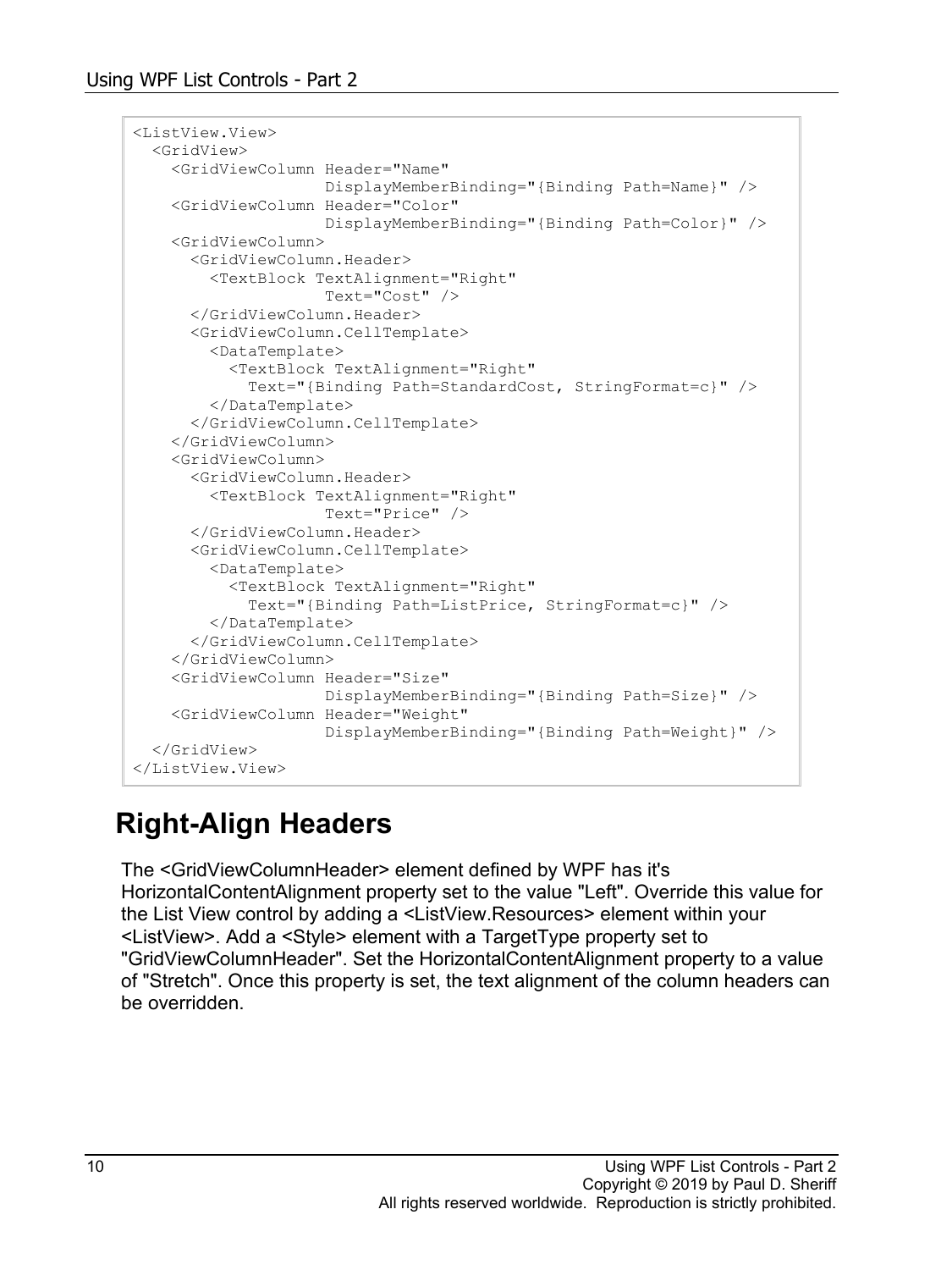```
<!-- Use the following so column headers can be aligned -->
<ListView.Resources>
  <Style TargetType="GridViewColumnHeader">
    <Setter Property="HorizontalContentAlignment"
            Value="Stretch" />
  </Style>
</ListView.Resources>
```
### **Right Align Columns**

The <ListViewItem> element defined by WPF has it's HorizontalContentAlignment property set to the value "Left". Override this value for the List View control by adding a <ListView.ItemContainerStyle> element within your <ListView>. Add a <Style> element with a TargetType property set to "ListViewItem". Set the HorizontalContentAlignment property to a value of "Stretch". Once this property is set, the text alignment of the column data can be overridden.

```
<!-- Use the following so column content can be aligned -->
<ListView.ItemContainerStyle>
  <Style TargetType="ListViewItem">
     <Setter Property="HorizontalContentAlignment"
             Value="Stretch" />
  </Style>
</ListView.ItemContainerStyle>
```
## **Try it Out**

Run the application and click on the ListView menu item under the Templates menu and you should see a screen appear that looks like [Figure 4.](#page-11-0)